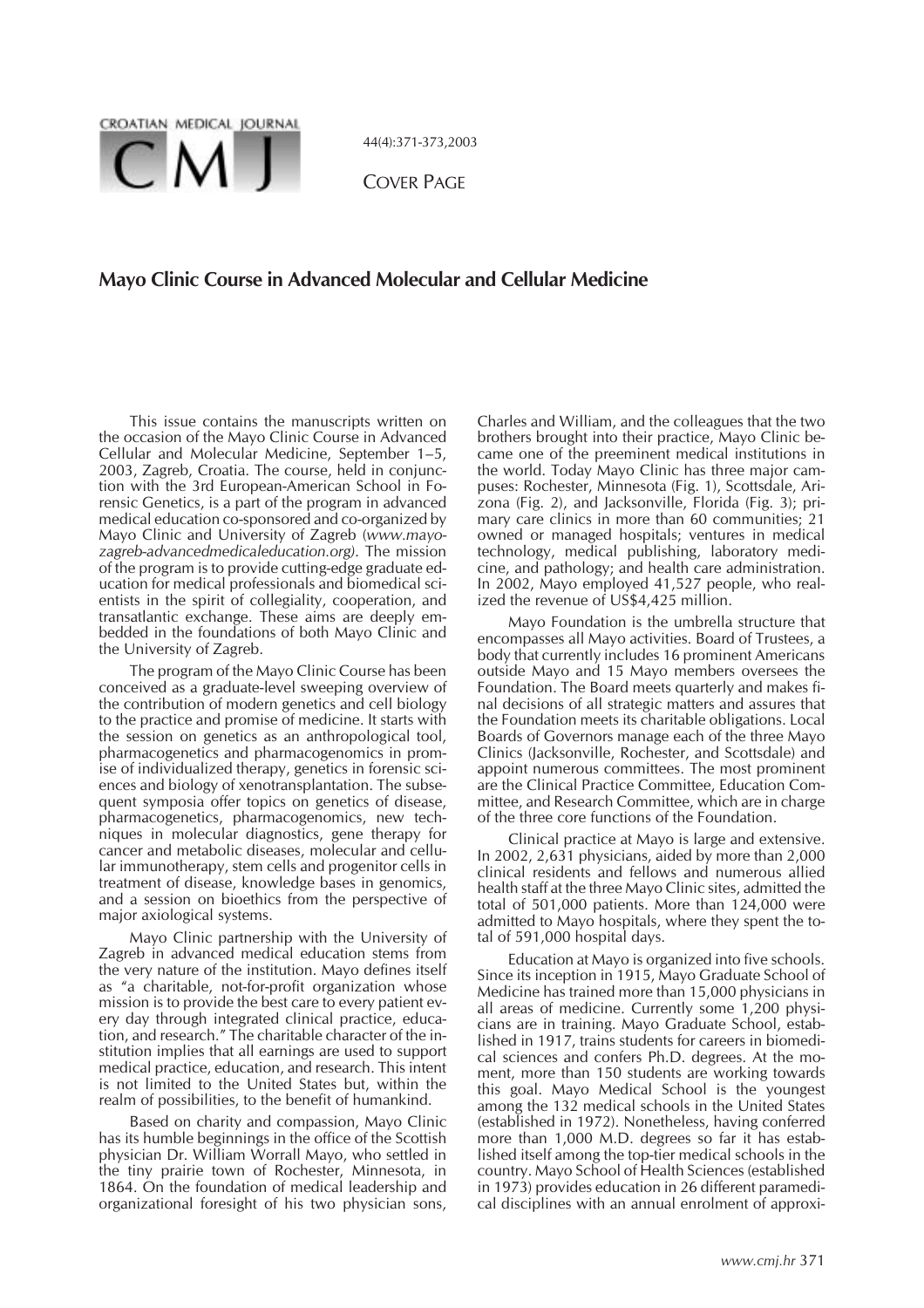mately 400. Finally, Mayo School of Continuing Medical Education (established in 1996) offers some 450 courses for a total of 7,300 hours of continuing medical education every year. Mayo Clinic Course in Advanced Cellular and Molecular Medicine and the 3rd European-American School in Forensic Genetics are patterned in part after programs offered by this school.



**Figure 1.** Mayo Clinic Rochester, in the heart of the North American prairie, occupies a large part of the downtown. Above and behind the glass parking ramp at the very left is the top floor of the Charlton Building, part of the Mayo's Rochester Methodist Hospital. (The other Mayo hospital, St. Mary's, is located one km to the west.) The large building on the left is the new Gonda Building, still not fully occupied. It is connected to the Mayo Building. Behind it on the right is the partial view of the Plummer Building. Completed in 1927, Plummer Building is the oldest standing Mayo Clinic edifice.

Basic and clinical research is the third key activity of the Foundation. In 2001, 250 physician investigators and career scientists, aided by more than 2,000 allied personnel and students, pursued almost 7,000 clinical research protocols and basic research supported by more than 1,300 extramural research grants and contracts. In 2002, Mayo authors published 2,770 medical and scientific articles and reviews (excluding books, chapters, patents, meeting abstracts, and similar texts).

In the competitive market of American medicine, Mayo Clinic has gained prominence and recognition by its consistent commitment to the message formulated by Dr. Will in the early days of the institution: "The needs of the patient come first." By an organized and explicit presentation of this commitment (in business vernacular known as "evidence management") Mayo Clinic created arguably the most powerful brand in health care. In a recent study of Mayo management and business practices, the authors concluded that "Mayo's evidence-management practices



**Figure 2.** Located in Sonora Desert in Arizona, Mayo Clinic Scottsdale enjoys year-round warm climate, desert flora, and spectacular views.

rival or surpass anything in the [American] corporate sector" (1). An important factor in the maintenance of the Mayo culture is that all Mayo physicians are compensated by salaries, rather than by sharing in profits. This removes personal economic incentive from medical decision making and fosters team approach to the solution of complex medical problems.

The American health care environment requires Mayo to control costs, introduce new products and services, monitor quality, and improve facilities to meet the expectations of the patients. Consequently, the Clinic provides sophisticated laboratory tests for



**Figure 3.** Mayo Clinic Jacksonville is located on the Atlantic coast of Northern Florida. It is distinguished by its white marble façade.